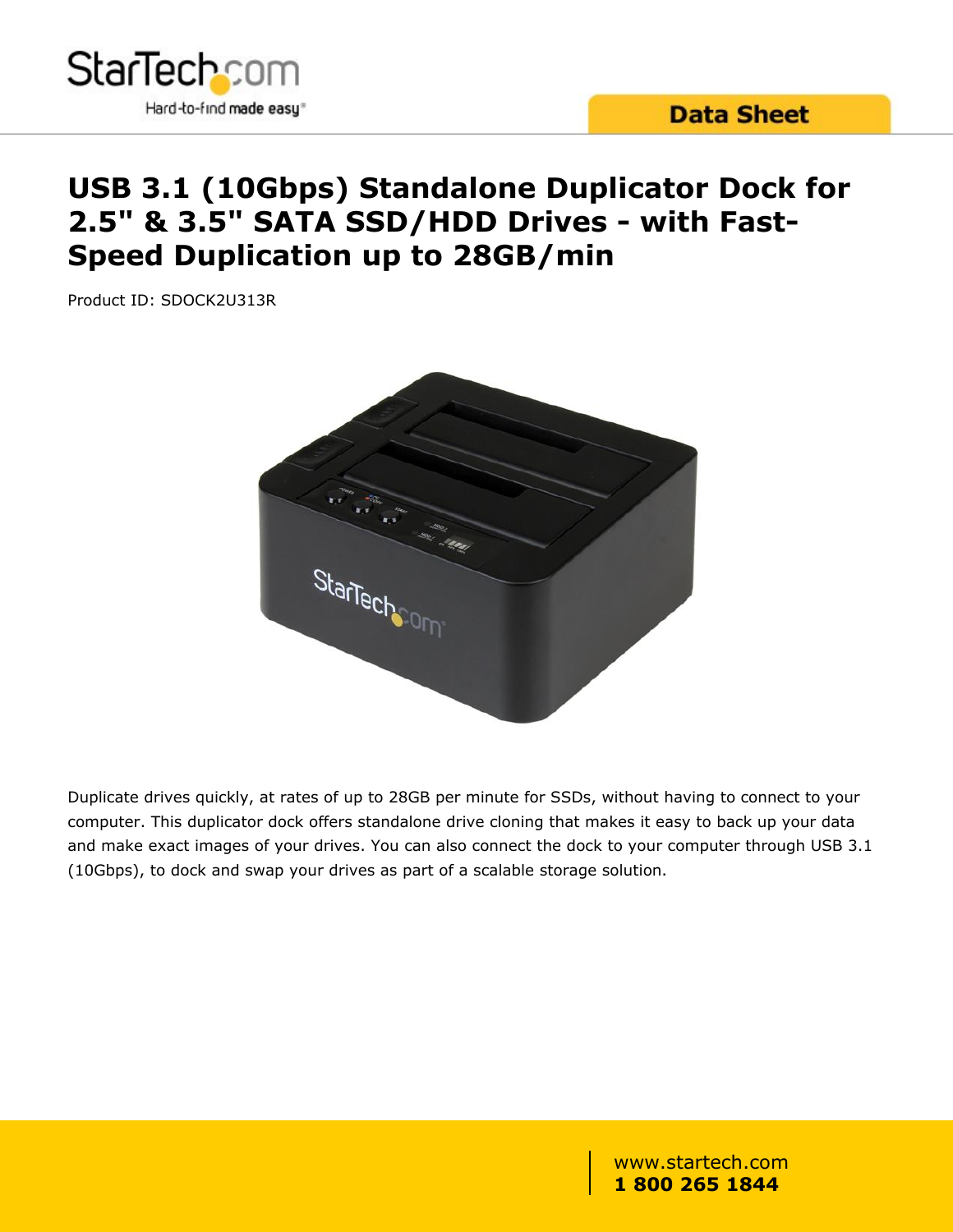

**Data Sheet** 

## **Clone your drives at high speed**

Duplicating a hard drive or solid-state drive is an effective way to migrate your operating system and data from one drive to another, or create an exact copy for safeguarding your important data. This drive duplicator lets you create a sector-bysector clone of your drive, including partitions and boot sector information, to ensure data integrity and consistency for sensitive operations such as data recovery.

SSD duplication speeds of up to 28GB per minute. You can duplicate a 2.5" or 3.5" SATA SSD or HDD easily, without having to connect the duplicator to a host computer.



## **Transfer files quickly between the dock and your PC**

The duplicator dock also provides an external storage solution, letting you dock your drives through USB 3.1 Gen 2 with UASP support, enabling fast data transfer rates of up to 10Gbps. Each drive slot individually supports a highcapacity hard drive or solid-state drive, tested up to 6 TB.



#### **Includes two USB cables for versatility**

The duplicator dock comes with two USB cables for flexible use with the latest laptops and tablets equipped with a USB-C™ port, as well as legacy devices. It includes both USB-C to B and USB-A to B cables. The duplicator dock is also compatible with a Thunderbolt™ 3 USB-C port.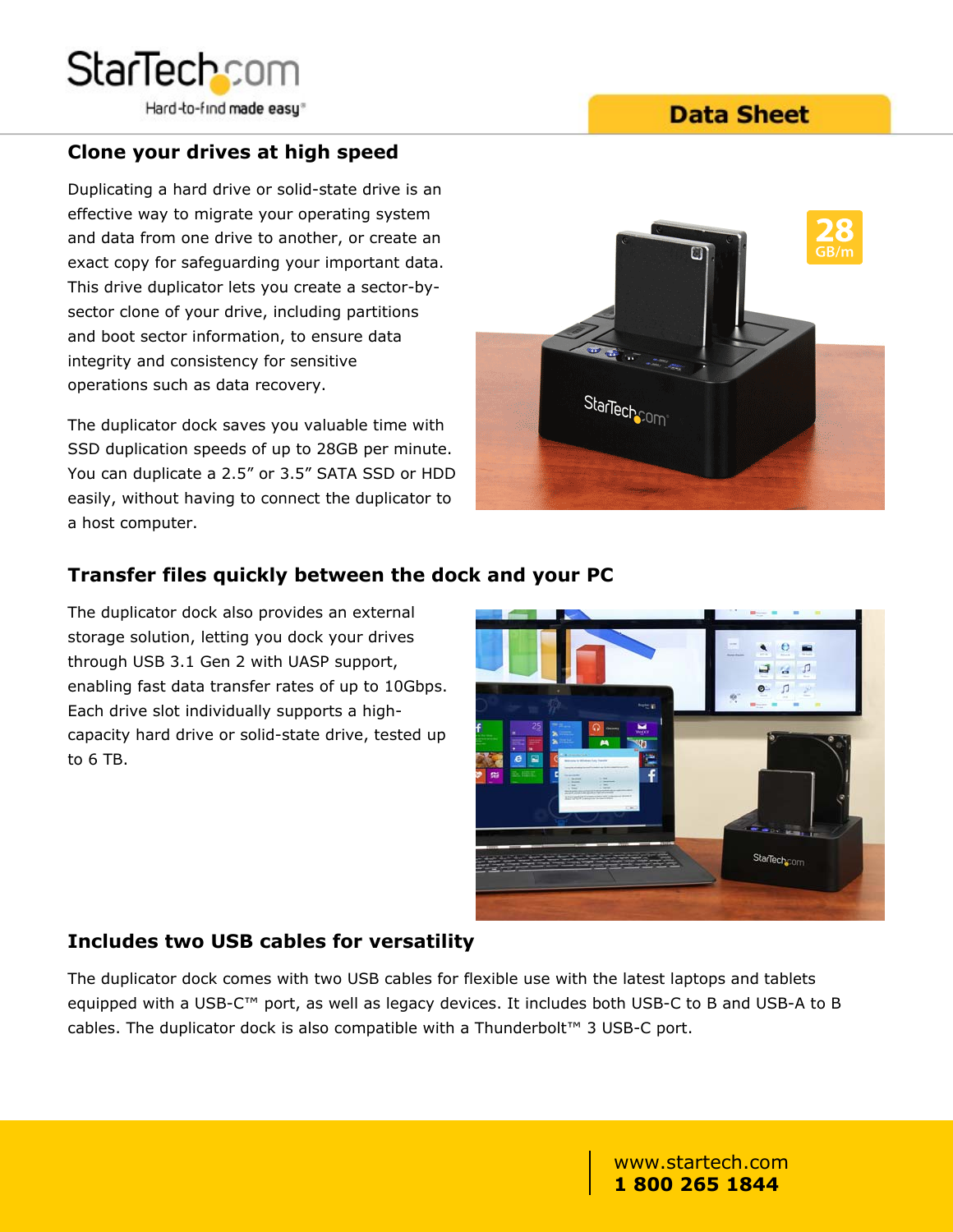

## **Data Sheet**

### **Designed for easy use**

The dock features a top-loading, toaster-style design that makes it easy to insert your drives. It also features drive doors to help stabilize drives that are inserted into the slot and prevent foreign objects from getting into the drive slots.

Both tool-less and tray-less, the duplicator dock helps to ensure quick and hassle-free drive insertions. LED indicators let you know, at a glance, the current state of the duplication process, including the specific duplication mode, the HDD status and clone progress. The HDD ejection button enables fast and simple drive removal.

For added compatibility with different drive types in duplication and docking applications, the SDOCK2U33RE supports the use of various drive adapters. The below list of StarTech.com adapters have been specifically tested, to ensure compatibility with this drive duplicator:

[SATA to 2.5in or 3.5in IDE Drive Adapter](/HDD/Adapters/SATA-to-IDE-Hard-Drive-Adapter-for-HDD-Docks~SAT2IDEADP) - SAT2IDEADP [2.5in SATA to Mini SATA SSD Adapter](/HDD/Adapters/25in-SATA-to-Mini-SATA-SSD-Adapter-Enclosure~SAT2MSAT25) - SAT2MSAT25 [M.2 SSD to 2.5in SATA Adapter](/HDD/Adapters/M-2-NGFF-SSD-to-2-5in-SATA-Adapter~SAT32M225) - SAT32M225

The SDOCK2U313R is backed by a StarTech.com 2-year warranty and free lifetime technical support.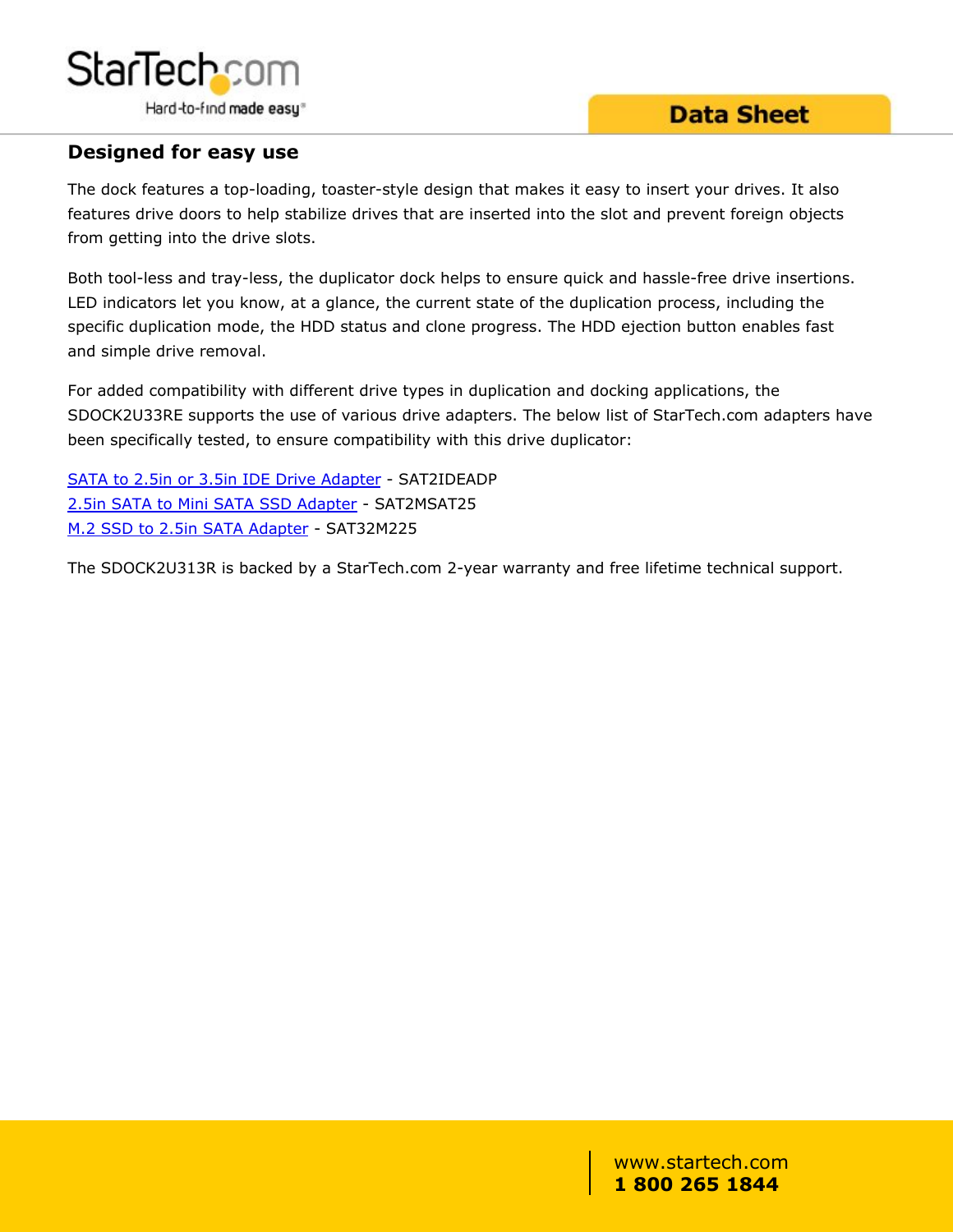

#### **Certifications, Reports and Compatibility**









#### **Applications**

- Duplicate a 2.5 in. or 3.5 in. SSD/HDD to create an exact replica of a source drive onto a different drive
- Create identical backups for system builds that require the same drive image
- Quickly access or swap bare hard drives and solid-state drives for easy data backup/recovery

#### **Features**

- Duplicate hard drives quickly, without a host computer, at fast speeds of up to 28GB per minute for SSDs
- Works with both USB-C and USB-A enabled devices, with two cables included
- Compatible with Thunderbolt 3 USB-C port
- Transfer files at high speed between a docked hard drive and a host computer
- Supports 3.5in and 2.5in SATA SSDs/HDDs
- USB 3.1 (10Gbps) with UASP support for high speed data transfers and backup
- Supports SATA I/II/III (up to 6Gbps)
- Dual-bay, top slot-loading design (toaster-style) with drive doors and HDD ejection button
- Tool-less and tray-less design
- Compatible with SAT2IDEADP for additional IDE drive support
- Multi-function LED indicators
- Backward compatible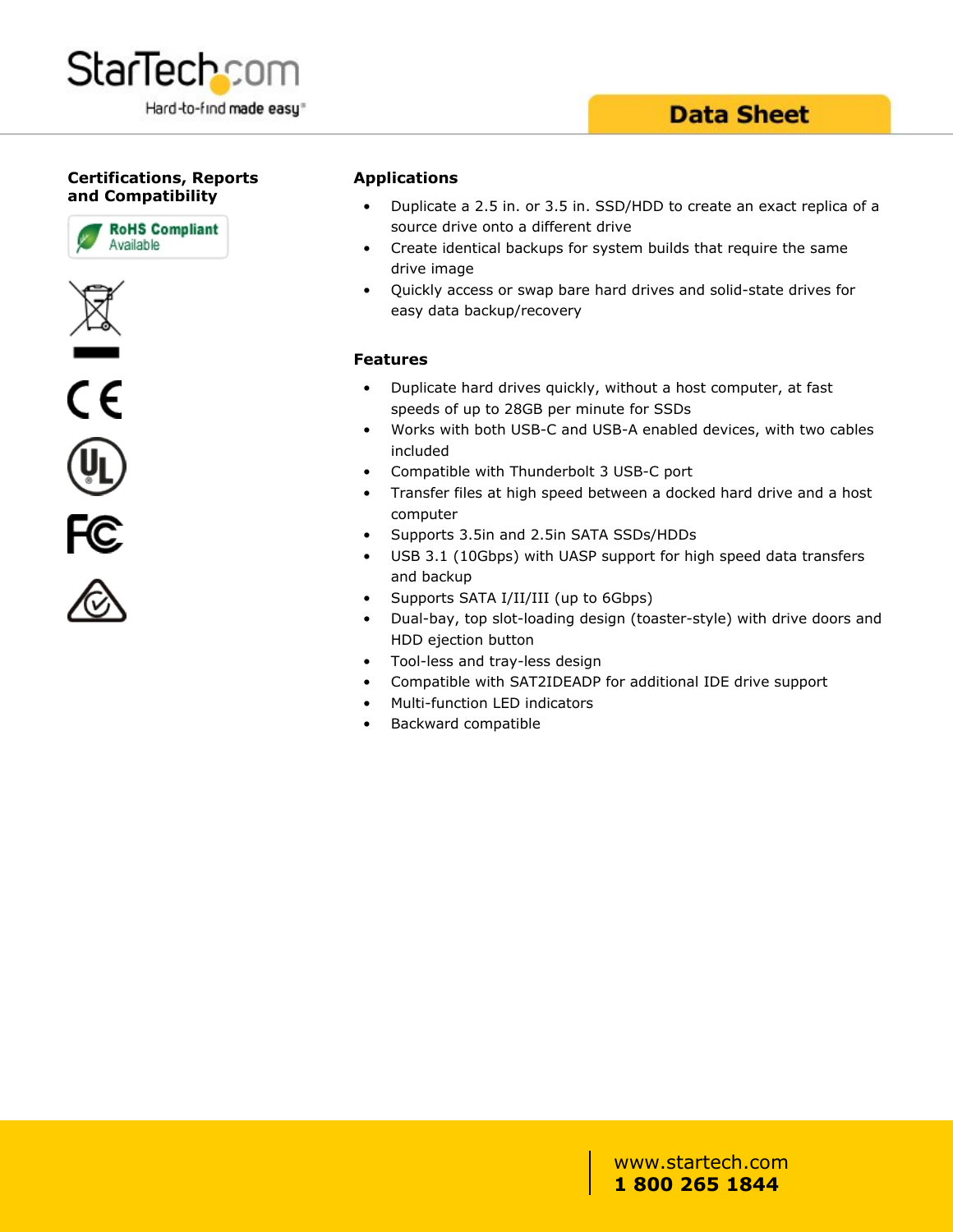

Hard-to-find made easy<sup>®</sup>

## **Data Sheet**

|                    | Warranty                                  | 2 Years                                               |
|--------------------|-------------------------------------------|-------------------------------------------------------|
| <b>Hardware</b>    | Bus Type                                  | USB 3.1 Gen 2                                         |
|                    | Chipset ID                                | ASMedia - ASM1352R                                    |
|                    | Compatible Drive Types (Type and<br>Rate) | <b>SATA</b>                                           |
|                    | Drive Installation                        | Removable                                             |
|                    | Drive Size                                | 2.5in & 3.5in                                         |
|                    | Fan(s)                                    | No                                                    |
|                    | Interface                                 | USB 3.1 Gen 2                                         |
|                    | Number of Drives                          | $\overline{2}$                                        |
| <b>Performance</b> | Hot Swap Capability                       | Yes                                                   |
|                    | Max Drive Capacity                        | Tested with up to 6TB drives                          |
|                    | Maximum Data Transfer Rate                | 10 Gbps                                               |
|                    | Port Multiplier                           | No                                                    |
|                    | RAID                                      | No                                                    |
|                    | Type and Rate                             | USB 3.1 Gen 2 - 10 Gbit/s                             |
|                    |                                           | SATA III (6 Gbps)                                     |
|                    | <b>UASP Support</b>                       | Yes                                                   |
| Connector(s)       | <b>Drive Connectors</b>                   | 2 - SATA Data & Power Combo (7+15 pin) Receptacle     |
|                    | <b>Host Connectors</b>                    | 1 - USB 3.1 USB Type-B (9 pin, Gen 2, 10 Gbps) Female |
| <b>Software</b>    | OS Compatibility                          | OS independent; No software or drivers required       |
| <b>Indicators</b>  | LED Indicators                            | 1 - Power                                             |
|                    |                                           | 1 - Mode                                              |
|                    |                                           | 2 - HDD Status                                        |
|                    |                                           | $1 -$ Clone                                           |
| <b>Power</b>       | Center Tip Polarity                       | Positive                                              |
|                    | Input Current                             | 1.5A                                                  |
|                    | Input Voltage                             | $100\sim 240$ AC                                      |
|                    | Output Current                            | 3000 mA                                               |
|                    | Output Voltage                            | 12 DC                                                 |
|                    | Plug Type                                 | ${\sf M}$                                             |
|                    | Power Consumption (In Watts)              | 36                                                    |
|                    |                                           |                                                       |